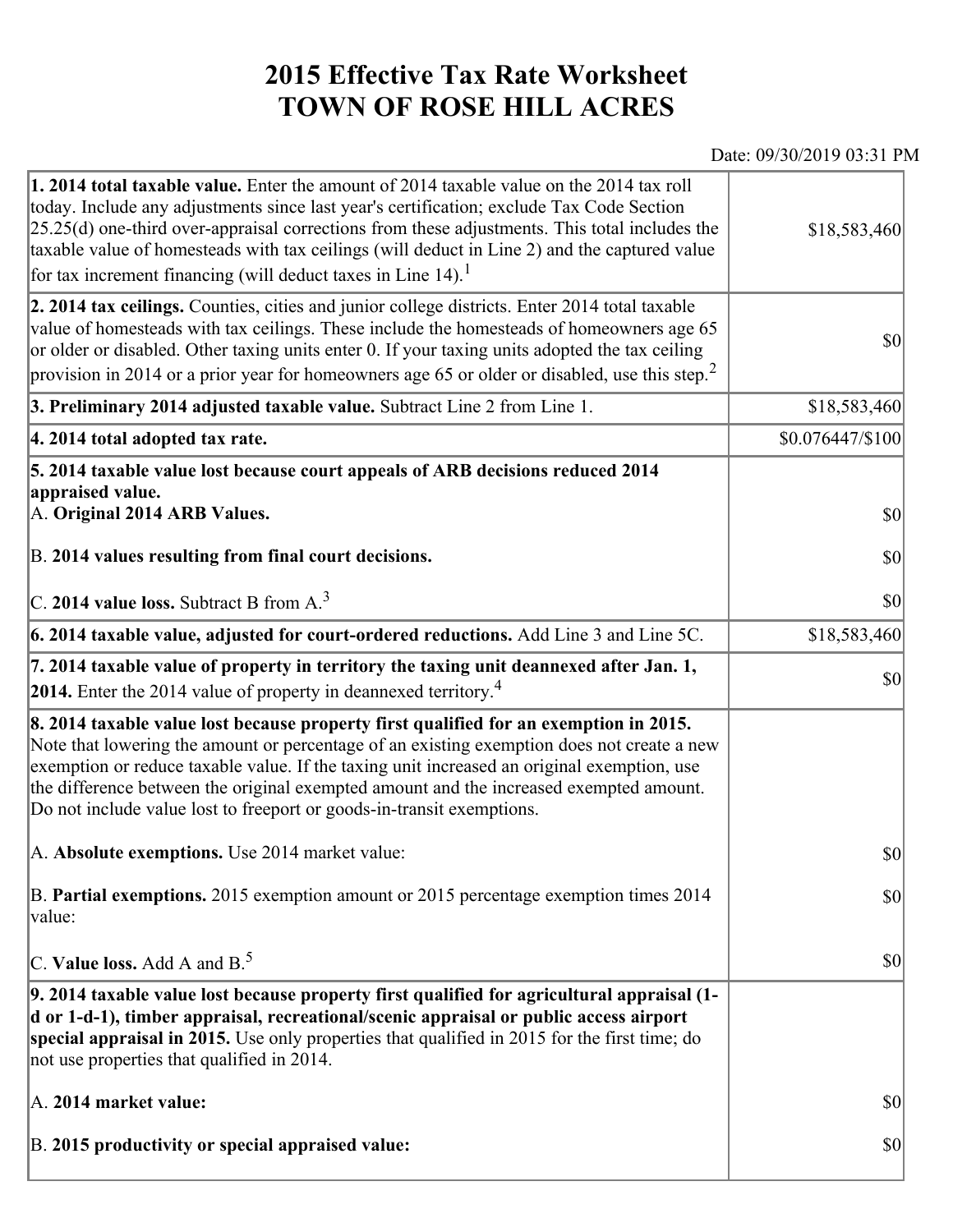| C. Value loss. Subtract B from $A6$                                                                                                                                                                                                                                                                                                                                                                                                                                                                                                                                                                                                                                                                                      | $ 10\rangle$ |
|--------------------------------------------------------------------------------------------------------------------------------------------------------------------------------------------------------------------------------------------------------------------------------------------------------------------------------------------------------------------------------------------------------------------------------------------------------------------------------------------------------------------------------------------------------------------------------------------------------------------------------------------------------------------------------------------------------------------------|--------------|
| 10. Total adjustments for lost value. Add lines 7, 8C and 9C.                                                                                                                                                                                                                                                                                                                                                                                                                                                                                                                                                                                                                                                            | $ 10\rangle$ |
| 11. 2014 adjusted taxable value. Subtract Line 10 from Line 6.                                                                                                                                                                                                                                                                                                                                                                                                                                                                                                                                                                                                                                                           | \$18,583,460 |
| 12. Adjusted 2014 taxes. Multiply Line 4 by Line 11 and divide by \$100.                                                                                                                                                                                                                                                                                                                                                                                                                                                                                                                                                                                                                                                 | \$14,206     |
| 13. Taxes refunded for years preceding tax year 2014. Enter the amount of taxes refunded<br>by the taxing unit for tax years preceding tax year 2014. Types of refunds include court<br>decisions, Tax Code Section 25.25(b) and (c) corrections and Tax Code Section 31.11<br>payment errors. Do not include refunds for tax year 2014. This line applies only to tax years<br>preceding tax year 2014. <sup>7</sup>                                                                                                                                                                                                                                                                                                    | $ 10\rangle$ |
| 14. Taxes in tax increment financing (TIF) for tax year 2014. Enter the amount of taxes<br>paid into the tax increment fund for a reinvestment zone as agreed by the taxing unit. If the<br>taxing unit has no 2015 captured appraised value in Line 16D, enter $0.8$                                                                                                                                                                                                                                                                                                                                                                                                                                                    | $ 10\rangle$ |
| 15. Adjusted 2014 taxes with refunds and TIF adjustment. Add Lines 12 and 13, subtract<br>Line $149$                                                                                                                                                                                                                                                                                                                                                                                                                                                                                                                                                                                                                     | \$14,206     |
| 16. Total 2015 taxable value on the 2015 certified appraisal roll today. This value<br>includes only certified values and includes the total taxable value of homesteads with tax<br>ceilings (will deduct in Line 18). These homesteads include homeowners age 65 or older or<br>disabled. <sup>10</sup>                                                                                                                                                                                                                                                                                                                                                                                                                |              |
| A. Certified values:                                                                                                                                                                                                                                                                                                                                                                                                                                                                                                                                                                                                                                                                                                     | \$18,738,610 |
| B. Counties: Include railroad rolling stock values certified by the Comptroller's office:                                                                                                                                                                                                                                                                                                                                                                                                                                                                                                                                                                                                                                | \$0          |
| C. Pollution control exemption: Deduct the value of property exempted for the current tax<br>year for the first time as pollution control property:                                                                                                                                                                                                                                                                                                                                                                                                                                                                                                                                                                      | \$0          |
| $\vert$ D. Tax increment financing: Deduct the 2015 captured appraised value of property taxable<br>by a taxing unit in a tax increment financing zone for which the 2015 taxes will be deposited<br>into the tax increment fund. Do not include any new property value that will be included in<br>Line 21 below. $11$                                                                                                                                                                                                                                                                                                                                                                                                  | \$0          |
| E. Total 2015 value. Add A and B, then subtract C and D.                                                                                                                                                                                                                                                                                                                                                                                                                                                                                                                                                                                                                                                                 | \$18,738,610 |
| $ 17$ . Total value of properties under protest or not included on certified appraisal roll. <sup>12</sup>                                                                                                                                                                                                                                                                                                                                                                                                                                                                                                                                                                                                               |              |
| A. 2015 taxable value of properties under protest. The chief appraiser certifies a list of<br>properties still under ARB protest. The list shows the appraisal district's value and the<br>taxpayer's claimed value, if any, or an estimate of the value if the taxpayer wins. For each of<br>the properties under protest, use the lowest of these values. Enter the total value. <sup>13</sup>                                                                                                                                                                                                                                                                                                                         | $ 10\rangle$ |
| B. 2015 value of properties not under protest or included on certified appraisal roll.<br>The chief appraiser gives taxing units a list of those taxable properties that the chief<br>appraiser knows about, but are not included in the appraisal roll certification. These<br>properties also are not on the list of properties that are still under protest. On this list of<br>properties, the chief appraiser includes the market value, appraised value and exemptions for<br>the preceding year and a reasonable estimate of the market value, appraised value and<br>exemptions for the current year. Use the lower market, appraised or taxable value (as<br>appropriate). Enter the total value. <sup>14</sup> | \$0          |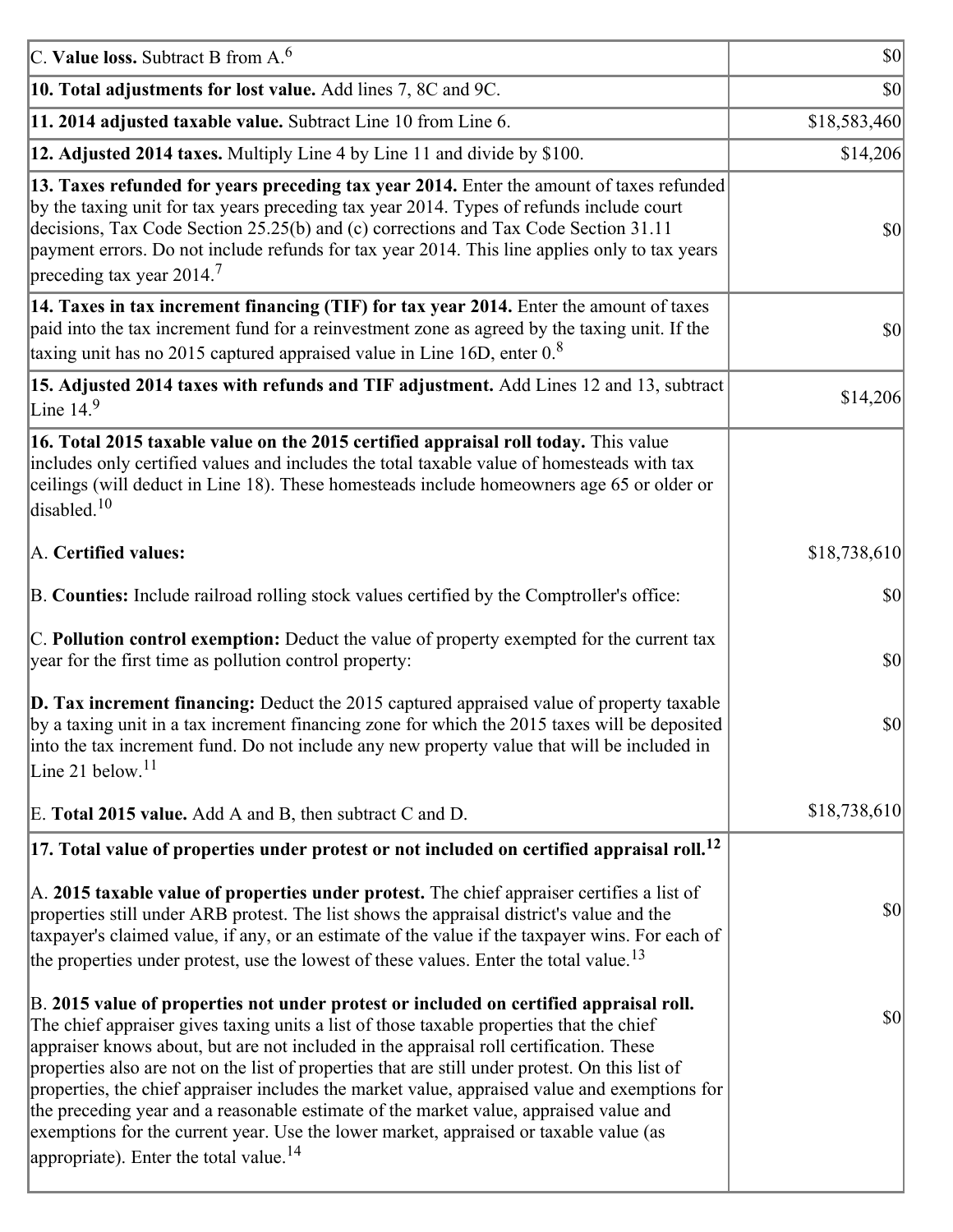| C. Total value under protest or not certified: Add A and B.                                                                                                                                                                                                                                                                                                                                                                                                                                                                                                                                                                                  | $\vert \mathbf{S} \mathbf{O} \vert$ |
|----------------------------------------------------------------------------------------------------------------------------------------------------------------------------------------------------------------------------------------------------------------------------------------------------------------------------------------------------------------------------------------------------------------------------------------------------------------------------------------------------------------------------------------------------------------------------------------------------------------------------------------------|-------------------------------------|
| 18. 2015 tax ceilings. Counties, cities and junior colleges enter 2015 total taxable value of<br>homesteads with tax ceilings. These include the homesteads of homeowners age 65 or older<br>or disabled. Other taxing units enter 0. If your taxing units adopted the tax ceiling provision<br>$\vert$ in 2014 or a prior year for homeowners age 65 or older or disabled, use this step. <sup>15</sup>                                                                                                                                                                                                                                     | $ 10\rangle$                        |
| 19. 2015 total taxable value. Add Lines 16E and 17C. Subtract Line 18.                                                                                                                                                                                                                                                                                                                                                                                                                                                                                                                                                                       | \$18,738,610                        |
| 20. Total 2015 taxable value of properties in territory annexed after Jan. 1, 2014.<br>Include both real and personal property. Enter the 2015 value of property in territory<br>$\frac{16}{2}$                                                                                                                                                                                                                                                                                                                                                                                                                                              | 30                                  |
| 21. Total 2015 taxable value of new improvements and new personal property located<br>in new improvements. New means the item was not on the appraisal roll in 2014. An<br>improvement is a building, structure, fixture or fence erected on or affixed to land. New<br>additions to existing improvements may be included if the appraised value can be<br>determined. New personal property in a new improvement must have been brought into the<br>taxing unit after Jan. 1, 2014, and be located in a new improvement. New improvements do<br>include property on which a tax abatement agreement has expired for $2015$ . <sup>17</sup> | \$37,740                            |
| 22. Total adjustments to the 2015 taxable value. Add Lines 20 and 21.                                                                                                                                                                                                                                                                                                                                                                                                                                                                                                                                                                        | \$37,740                            |
| 23. 2015 adjusted taxable value. Subtract Line 22 from Line 19.                                                                                                                                                                                                                                                                                                                                                                                                                                                                                                                                                                              | \$18,700,870                        |
| 24. 2015 effective tax rate. Divide Line 15 by Line 23 and multiply by $$100$ . <sup>18</sup>                                                                                                                                                                                                                                                                                                                                                                                                                                                                                                                                                | \$0.075964/\$100                    |
| <b>25. COUNTIES ONLY.</b> Add together the effective tax rates for each type of tax the county<br>levies. The total is the 2015 county effective tax rate. <sup>19</sup>                                                                                                                                                                                                                                                                                                                                                                                                                                                                     |                                     |

A county, city or hospital district that adopted the additional sales tax in November 2014 or in May 2015 must adjust its effective tax rate. The Additional Sales Tax Rate Worksheet sets out this adjustment. Do not forget to complete the Additional Sales Tax Rate Worksheet if the taxing unit adopted the additional sales tax on these dates.

<sup>1</sup>Tex. Tax Code Section  $26.012(14)$ <sup>2</sup>Tex. Tax Code Section  $26.012(14)$  $3$ Tex. Tax Code Section 26.012(13)  ${}^{4}$ Tex. Tax Code Section 26.012(15)  $5$ Tex. Tax Code Section 26.012(15)  ${}^{6}$ Tex. Tax Code Section 26.012(15)  $7$ Tex. Tax Code Section 26.012(13)  ${}^{8}$ Tex. Tax Code Section 26.03(c)  $^{9}$ Tex. Tax Code Section 26.012(13)  $10$ Tex. Tax Code Section 26.012(15) <sup>11</sup>Tex. Tax Code Section  $26.03(c)$ <sup>12</sup>Tex. Tax Code Section  $26.01(c)$ <sup>13</sup>Tex. Tax Code Section 26.04 and 26.041 <sup>14</sup>Tex. Tax Code Section 26.04 and 26.041 <sup>15</sup>Tex. Tax Code Section  $26.012(6)$  $16$ Tex. Tax Code Section 26.012(17) <sup>17</sup>Tex. Tax Code Section  $26.012(17)$ <sup>18</sup>Tex. Tax Code Section 26.04(c) <sup>19</sup>Tex. Tax Code Section 26.04(d)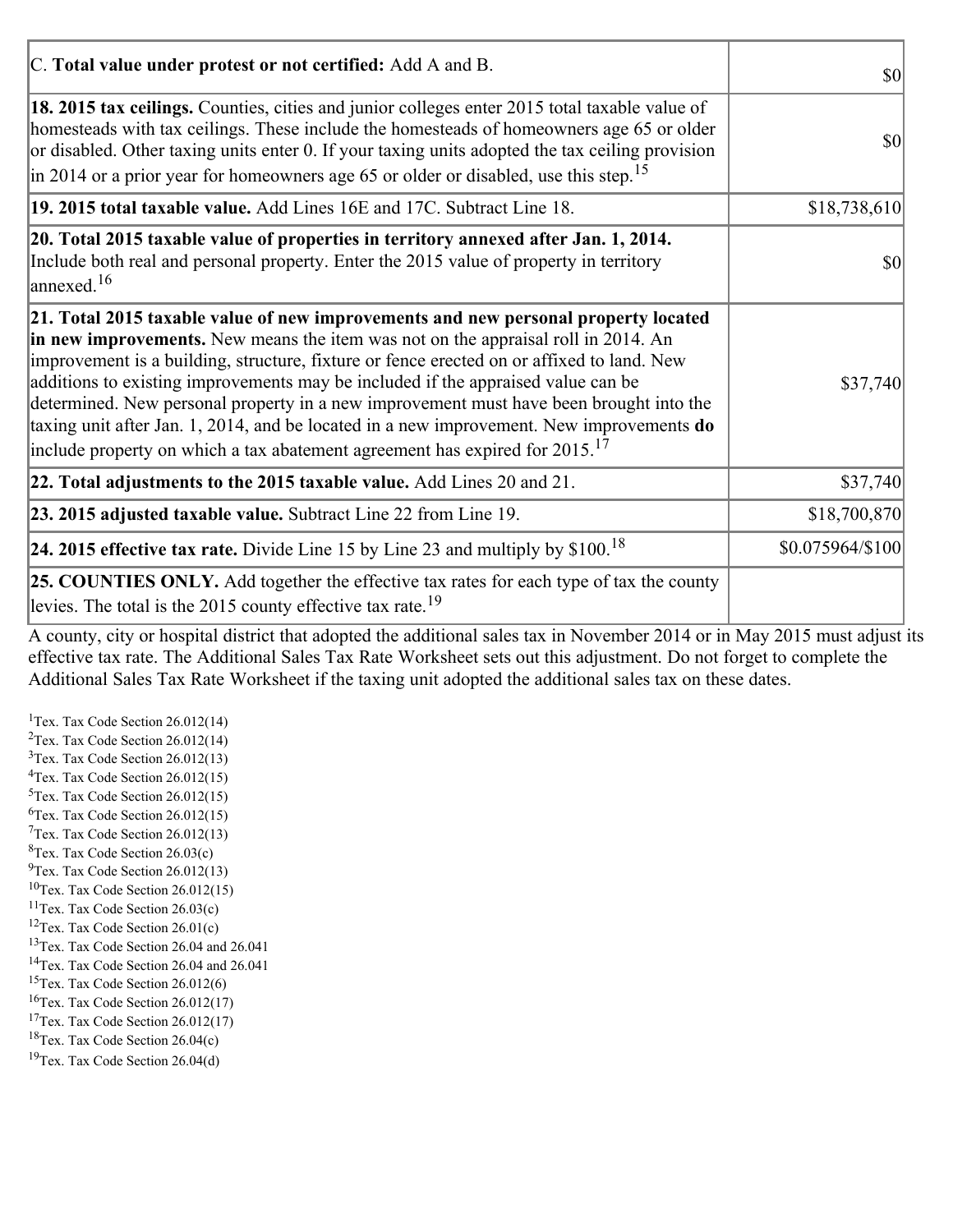## **2015 Rollback Tax Rate Worksheet TOWN OF ROSE HILL ACRES**

Date: 09/30/2019

| 26. 2014 maintenance and operations (M&O) tax rate.                                                                                                                                                                                                                                                                                                                                                                                                                                                                                                                                                                                                                     | $$0.076447/\$100$                   |
|-------------------------------------------------------------------------------------------------------------------------------------------------------------------------------------------------------------------------------------------------------------------------------------------------------------------------------------------------------------------------------------------------------------------------------------------------------------------------------------------------------------------------------------------------------------------------------------------------------------------------------------------------------------------------|-------------------------------------|
| $ 27.2014$ adjusted taxable value. Enter the amount from Line 11.                                                                                                                                                                                                                                                                                                                                                                                                                                                                                                                                                                                                       | \$18,583,460                        |
| 28. 2014 M&O taxes.                                                                                                                                                                                                                                                                                                                                                                                                                                                                                                                                                                                                                                                     |                                     |
|                                                                                                                                                                                                                                                                                                                                                                                                                                                                                                                                                                                                                                                                         |                                     |
| $ A$ . Multiply Line 26 by Line 27 and divide by \$100.                                                                                                                                                                                                                                                                                                                                                                                                                                                                                                                                                                                                                 | \$14,206                            |
| B. Cities, counties and hospital districts with additional sales tax: Amount of additional<br>sales tax collected and spent on M&O expenses in 2014. Enter amount from full year's sales<br>tax revenue spent for M&O in 2014 fiscal year, if any. Other taxing units enter 0. Counties<br>exclude any amount that was spent for economic development grants from the amount of<br>sales tax spent.                                                                                                                                                                                                                                                                     | $ 10\rangle$                        |
| C. Counties: Enter the amount for the state criminal justice mandate. If second or later year,<br>the amount is for increased cost above last year's amount. Other taxing units enter 0.                                                                                                                                                                                                                                                                                                                                                                                                                                                                                | $ 10\rangle$                        |
| D. Transferring function: If discontinuing all of a department, function or activity and<br>transferring it to another taxing unit by written contract, enter the amount spent by the taxing<br>unit discontinuing the function in the 12 months preceding the month of this calculation. If<br>the taxing unit did not operate this function for this 12-month period, use the amount spent<br>in the last full fiscal year in which the taxing unit operated the function. The taxing unit<br>discontinuing the function will subtract this amount in H below. The taxing unit receiving<br>the function will add this amount in H below. Other taxing units enter 0. | $ 10\rangle$                        |
| E. Taxes refunded for years preceding tax year 2014: Enter the amount of M&O taxes<br>refunded in the preceding year for taxes before that year. Types of refunds include court<br>decisions, Tax Code Section 25.25(b) and (c) corrections and Tax Code Section 31.11<br>payment errors. Do not include refunds for tax year 2014. This line applies only to tax years<br>preceding tax year 2014.                                                                                                                                                                                                                                                                     | $ 10\rangle$                        |
| F. Enhanced indigent health care expenditures: Enter the increased amount for the<br>current year's enhanced indigent health care expenditures above the preceding tax year's<br>enhanced indigent health care expenditures, less any state assistance.                                                                                                                                                                                                                                                                                                                                                                                                                 | $\vert \mathbf{S} \mathbf{0} \vert$ |
| G. Taxes in TIF: Enter the amount of taxes paid into the tax increment fund for a<br>reinvestment zone as agreed by the taxing unit. If the taxing unit has no 2015 captured<br>appraised value in Line 16D, enter 0.                                                                                                                                                                                                                                                                                                                                                                                                                                                   | $ 10\rangle$                        |
| <b>H. Adjusted M&amp;O Taxes.</b> Add A, B, C, E and F. For unit with D, subtract if discontinuing<br>function and add if receiving function. Subtract G.                                                                                                                                                                                                                                                                                                                                                                                                                                                                                                               | \$14,206                            |
| 29. 2015 adjusted taxable value. Enter Line 23 from the Effective Tax Rate Worksheet.                                                                                                                                                                                                                                                                                                                                                                                                                                                                                                                                                                                   | \$18,700,870                        |
| <b>30. 2015 effective maintenance and operations rate.</b> Divide Line 28H by Line 29 and<br>multiply by \$100.                                                                                                                                                                                                                                                                                                                                                                                                                                                                                                                                                         | \$0.075964/\$100                    |
| $31.2015$ rollback maintenance and operation rate. Multiply Line 30 by 1.08.                                                                                                                                                                                                                                                                                                                                                                                                                                                                                                                                                                                            | \$0.082041/\$100                    |